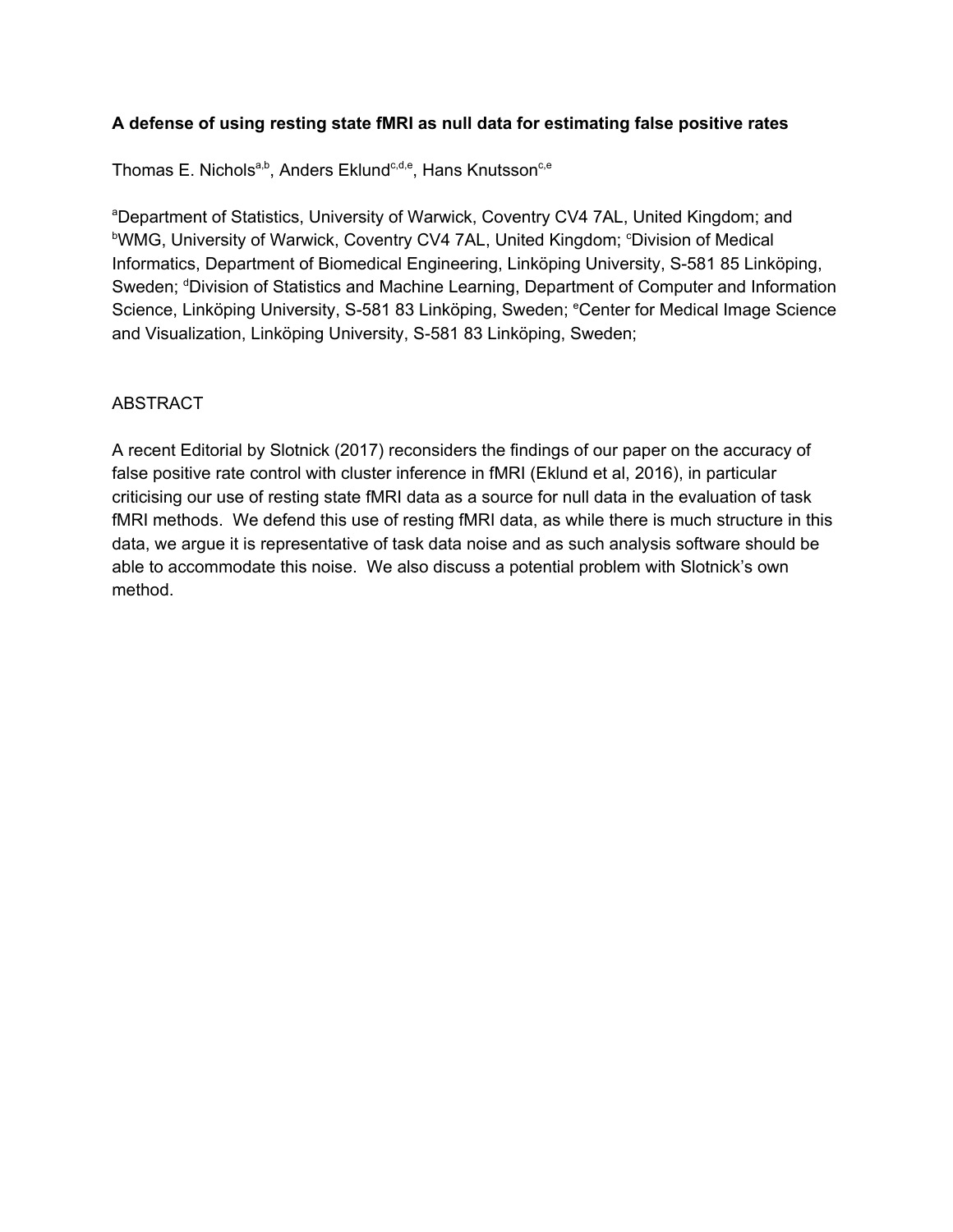A recent Editorial by Slotnick (2017) reconsiders the findings of our paper on the accuracy of false positive rate control with cluster inference in fMRI (Eklund et al, 2016). We welcome continued discussion on inferential tools for brain imaging, but felt the need to respond to a number of misrepresentations of our work and highlight potential problems with Slotnick's own method.

The key challenge to our findings is that we made use of resting state fMRI data, which Slotnick asserts invalidates our findings and "provide no basis to question the validity" of fMRI studies. (Please note that our article has been corrected, and now makes no claims about "tens of thousands of published fMRI studies".) However, we carefully considered the use of resting fMRI data, and even dedicated a section entitled "Suitability of Resting-State fMRI as Null Data for Task fMRI", where we enumerated the arguments why this was a reasonable source of null data: (1) While many forms of mental activity may be engaged during rest, only activity synchronized between subjects could give rise to activation in our evaluation; we considered four different types of block and event-related designs, each which resulted in comparable false positive rates for a given smoothing level and analysis tool, suggesting synchronized brain activity was not the source of the inflated false positives. (2) Task residuals have been found to have resting-state networks (Fair et al, 2007), suggesting the spatial covariance structure of fMRI data is similar in task and rest, and we confirmed this by examining spatial autocorrelation function of task residuals and finding them to match the heavy-tailed spatial autocorrelation of the resting data; what's more, this long tailed behavior has also been found in phantom data (Kriegeskorte et al., 2008), indicating that it is intrinsic to the MR acquisition and not even brain-related. (3) We conducted two-sample t-tests on task data, comparing two groups randomly split from a homogeneous group of subjects, and found the same rates of false positive as on pure resting data. This last evaluation is similar to Slotnick (2017), except he constructed null contrasts within subject, then assessed them with a one-sample t-test.

Regarding the location of occurrence of false positive clusters default mode network (DMN), in light of point #2 above, this is a case where resting state "signal" is task fMRI "noise". But this "noise" is highly structured, and characterised by heterogeneous spatial correlation (see Eklund et al, Supplementary Figure 19). We argue that, in order to trust our inferences, our task fMRI methods need to be capable of accommodating of such structured noise.

We also worry that readers will understand the title's "commonly employed methods" to refer to the three major software tools we examined, SPM, FSL & AFNI. Instead, Slotnick (2017) uses a Monte Carlo tool developed in house (cluster\_threshold\_beta.m; downloaded from <https://www2.bc.edu/sd-slotnick/scripts.htm> 5 Jan. 2017; Slotnick, et al., 2003). Examination of this script shows that it uses Gaussian kernel smoothing of Gaussian noise, as in AFNI's 3dClustSim, though implemented with Fourier convolution. Slotnick (2017) asserts his tool allows that "clusters of activity can have any spatial configuration (i.e., they are not assumed to be Gaussian in shape)"; this is true, but it is equally true for Gaussian random field theory and 3dClustSim; none of these approaches assume Gaussian-shaped clusters, but all of these tools (cluster\_threshold\_beta included) make a very specific assumption that the spatial